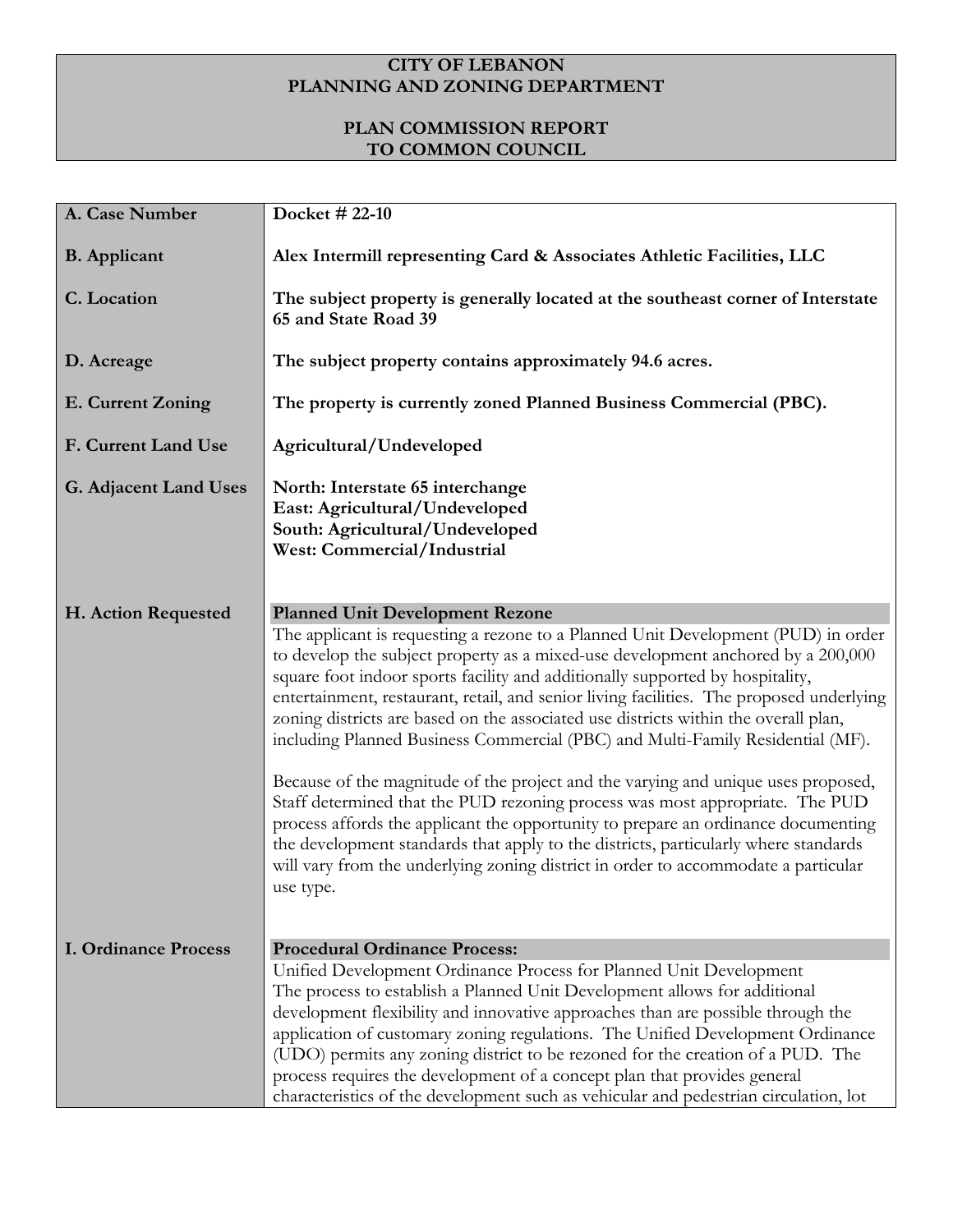|                        | March 21, 2022<br>layout, infrastructure and drainage, and other pertinent development features. The<br>concept plan is required to be accompanied by a PUD Ordinance that documents<br>the development standards that apply to the proposed PUD district. The ordinance<br>will also include any specific written commitments that are being proposed as part of<br>the development.                                                                                                                                                                                                                                                                                                                                                                                                                                                                                                                                                                                                                                                                                                      |
|------------------------|--------------------------------------------------------------------------------------------------------------------------------------------------------------------------------------------------------------------------------------------------------------------------------------------------------------------------------------------------------------------------------------------------------------------------------------------------------------------------------------------------------------------------------------------------------------------------------------------------------------------------------------------------------------------------------------------------------------------------------------------------------------------------------------------------------------------------------------------------------------------------------------------------------------------------------------------------------------------------------------------------------------------------------------------------------------------------------------------|
| J. Project Description | <b>Project Description</b><br>The applicant is requesting a rezone to a Planned Unit Development District to be<br>known as "Lebanon Fieldhouse" that would allow for a mixed-use development.<br>The conceptual plan for the Lebanon Fieldhouse PUD identifies two use districts,<br>each with a specific underlying zoning district and series of development and<br>architectural standards. Where the PUD Ordinance does not address a specific<br>standard or requirement, the standards of the underlying zoning district would apply.                                                                                                                                                                                                                                                                                                                                                                                                                                                                                                                                               |
|                        | <b>Commercial and Fieldhouse Subdistrict</b><br>The Commercial and Fieldhouse subdistrict is planned for the fieldhouse facility and<br>a variety of supporting commercial/retail uses such as restaurants, medical office,<br>hotels, and entertainment. The underlying zoning district is Planned Business<br>Commercial (PBC), but would permit all uses within the PBC, CB, and IN zoning<br>districts.                                                                                                                                                                                                                                                                                                                                                                                                                                                                                                                                                                                                                                                                                |
|                        | Development Standards<br>The table below outlines the development standards proposed within the<br>Commercial and Fieldhouse Subdistrict.                                                                                                                                                                                                                                                                                                                                                                                                                                                                                                                                                                                                                                                                                                                                                                                                                                                                                                                                                  |
|                        | Minimum Lot Size<br>No Minimum<br>Minimum Lot Width<br>No Minimum<br>Minimum Lot Frontage<br>No Minimum<br>Min/Max Front Setback<br>Max Setback-20 Feet<br>Min Side Setback<br>No Minimum<br>No Minimum<br>Min Rear Setback<br>10 Feet<br>District Perimeter Setback<br>Max Building Height<br>80 Feet<br>Max Impervious Lot Coverage 90%<br>Architectural/Landscape Standards<br>The applicant is proposing to meet all applicable architectural and landscape<br>standards for the zoning districts and the Interstate and Thoroughfare Overlay<br>Districts aside from a few minor changes identified below:<br>1. The PUD ordinance would allow deviations of up to 30% from the required<br>landscape standards to allow for flexibility in the design of the individual commercial<br>lots. This would provide the opportunity to implement a more urban design feel<br>along certain internal roadways.<br>2. Lots along State Road 39 would be required to provide the Thoroughfare Overlay<br>buffer yard and plantings but would not also be required to provide the parking and |
|                        | landscaping setback in addition.                                                                                                                                                                                                                                                                                                                                                                                                                                                                                                                                                                                                                                                                                                                                                                                                                                                                                                                                                                                                                                                           |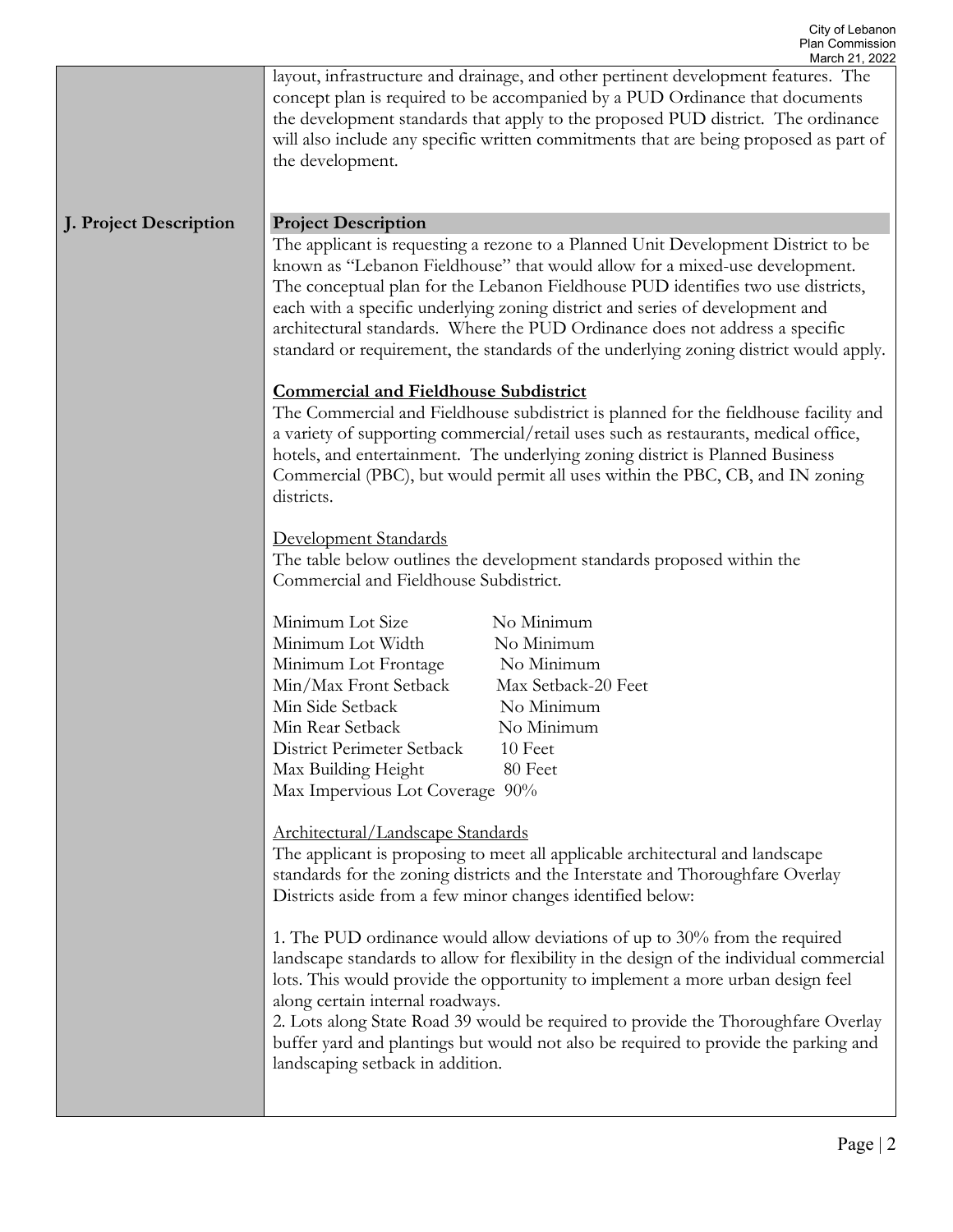3. Exterior materials shall include stone, masonry, and aluminum composite materials for 75% of the façade with the remaining areas additionally permitting EIFS, cement paneling, or textured concrete.

## Signage Standards

Due to the overall scale of this project, the applicant is proposing larger and additional multi-tenant signage for the commercial/retail district. The district would be permitted primary shopping center signage at all major commercial entrances with a minimum separation of 1000 feet and one additional primary sign along the Interstate 65 frontage. These primary signs shall be a maximum height of 25 feet and maximum square footage of 200 SF. Secondary shopping center signage shall be permitted at all commercial entrances where primary signage is not permitted due to the separation requirement. These signs shall be a maximum height of 12 feet and maximum square footage of 48 SF. Individual ground signs are permitted, but cannot be placed on the same frontage where shopping center signs are located and are not permitted along Interstate 65, State Road 39, or Enterprise Drive.

## **Residential Subdistrict**

The Residential Subdistrict is planned as a senior targeted development that includes a series of four-unit buildings supported by a community clubhouse. The underlying zoning district is Multi-Family Residential (MF).

Development Standards

The table below outlines the development standards proposed within the Commercial and Fieldhouse Subdistrict.

| Minimum Lot Size                | No Minimum                                         |
|---------------------------------|----------------------------------------------------|
| Minimum Lot Width               | No Minimum                                         |
| Minimum Lot Frontage            | No Minimum                                         |
| Min/Max Front Setback           | Per MF Standards, 60/40 Feet depending on frontage |
| Min Side Setback                | Per MF Standards, 50 Feet                          |
| Min Rear Setback                | Per MF Standards, 30 Feet                          |
| District Perimeter Setback      | 10 Feet                                            |
| Max Building Height             | 80 Feet                                            |
| Max Impervious Lot Coverage 80% |                                                    |
| Min Living Area                 | 600 SF                                             |
| Maximum Density                 | 18 units/acre                                      |

Architectural/Landscape Standards

The applicant is proposing to meet all applicable architectural and landscape standards for the zoning districts and the Interstate and Thoroughfare Overlay Districts aside from a few minor changes identified below:

1. Masonry requirements shall not be enforced on any façade that is 100% fiber cement including a minimum of two siding styles.

2. Three-tab shingles are prohibited.

3. Flat roofs shall contain a cornice or molding and vary in height, horizontal placement, or shape every 50 feet.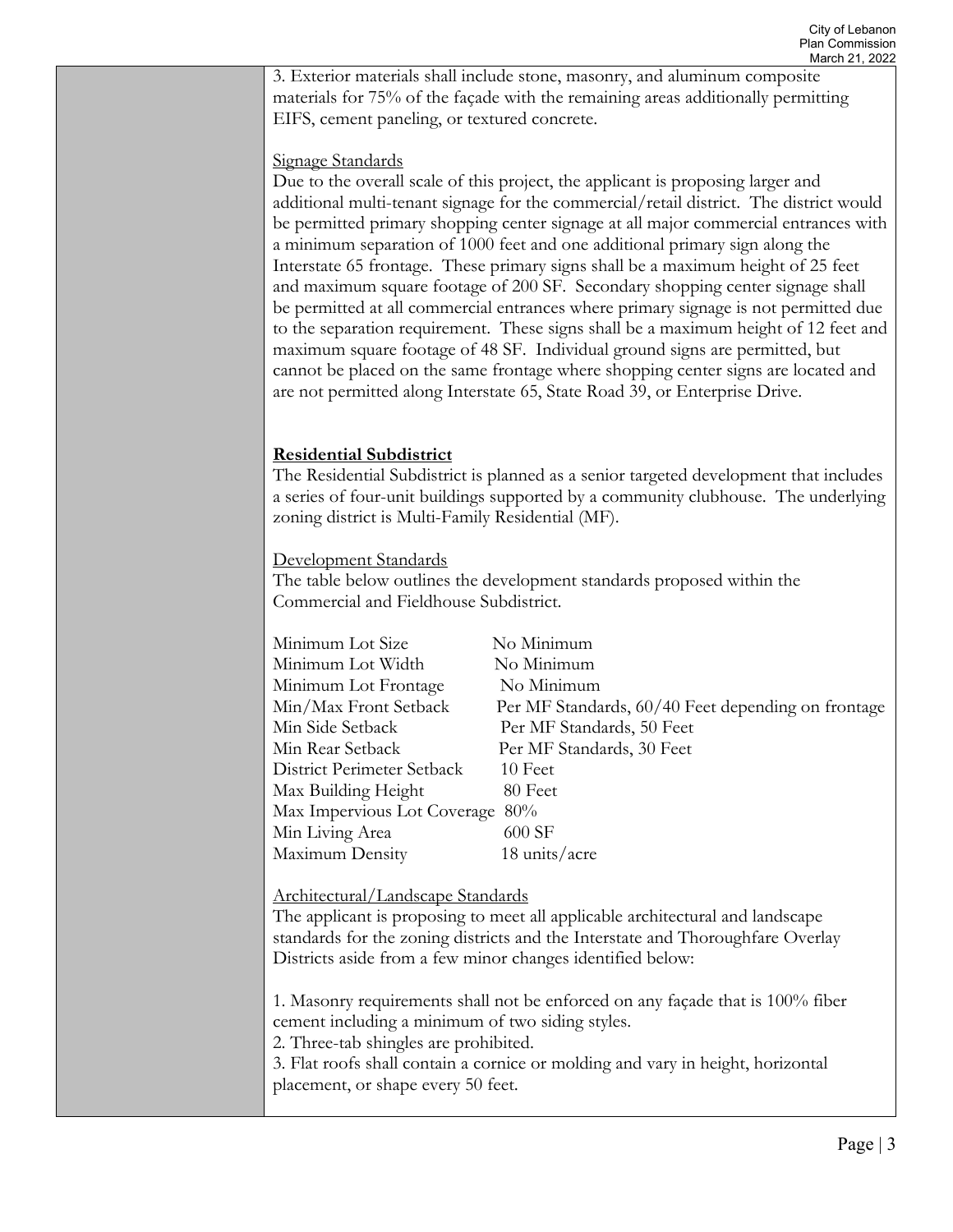|                      | March 21, 2022                                                                                                                                                                                                                                                                           |
|----------------------|------------------------------------------------------------------------------------------------------------------------------------------------------------------------------------------------------------------------------------------------------------------------------------------|
|                      | 4. Minimum garage width is 11 feet and internal access from attached garages to<br>individual units is not required.                                                                                                                                                                     |
|                      | Parking Standards                                                                                                                                                                                                                                                                        |
|                      | The applicant is proposing a variation of the city's parking standards associated with<br>their residential units that is more applicable to the type of senior tenants they<br>anticipate. The following information indicates the proposed standard versus the<br>standard of the UDO. |
|                      |                                                                                                                                                                                                                                                                                          |
|                      | UDO Standard<br><b>Proposed Standard</b>                                                                                                                                                                                                                                                 |
|                      | $1.0$ spaces/unit<br>1.5 spaces/unit<br>Efficiency                                                                                                                                                                                                                                       |
|                      | One bedroom<br>1.5 spaces/unit<br>1.5 spaces/unit                                                                                                                                                                                                                                        |
|                      | Two bedroom<br>$1.75$ spaces/unit<br>2 spaces/unit                                                                                                                                                                                                                                       |
|                      | Three bedroom<br>$2$ spaces/unit<br>2 spaces/unit                                                                                                                                                                                                                                        |
| K. Decision Criteria | The Unified Development Ordinance establishes five decision criteria when                                                                                                                                                                                                                |
|                      | reviewing any Planned Unit Development Rezoning and Ordinance applications that<br>should be considered by the Plan Commission.                                                                                                                                                          |
|                      | The extent to which the proposal fulfills the requirements and intent of the<br>Comprehensive Plan and any other applicable, adopted planning studies or                                                                                                                                 |
|                      | reports:                                                                                                                                                                                                                                                                                 |
|                      | The 2019 City of Lebanon Comprehensive Plan identifies the area contained within this proposal                                                                                                                                                                                           |
|                      | as primarily destination commercial. The Destination Commercial district is planned for major                                                                                                                                                                                            |
|                      | sports or entertainment, hospitality, retail, and restaurant uses.                                                                                                                                                                                                                       |
|                      | The proposed development by the applicant is consistent with the Destination                                                                                                                                                                                                             |
|                      | Commercial future land use designation from the 2019 Plan. The fieldhouse facility<br>is anticipated to generate 60,000+ visitors per month, which will generate a need for                                                                                                              |
|                      | additional hospitality, entertainment, retail, and restaurant uses. This proposed                                                                                                                                                                                                        |
|                      | development fulfills the goals established in the comprehensive plan for this area.                                                                                                                                                                                                      |
|                      | The current conditions and the character of current structures and uses in                                                                                                                                                                                                               |
|                      | each zoning district:<br>The Lebanon Fieldhouse PUD is in a quadrant of the SR 39 interchange that is                                                                                                                                                                                    |
|                      | primarily undeveloped at this time. However, the City has maintained ownership of                                                                                                                                                                                                        |
|                      | the former Holiday Inn site at the corner in order to encourage a mixed use                                                                                                                                                                                                              |
|                      | development that would be anchored by a destination type of use, like a sports                                                                                                                                                                                                           |
|                      | fieldhouse. The area is master planned for this proposed development and                                                                                                                                                                                                                 |
|                      | additional supporting uses to the south and east.                                                                                                                                                                                                                                        |
|                      | The most desirable use of which the land in each district is adopted:                                                                                                                                                                                                                    |
|                      | As previously stated, the Lebanon Fieldhouse PUD helps to further many of the                                                                                                                                                                                                            |
|                      | objectives established in the comprehensive plan. The proposal creates a desirable                                                                                                                                                                                                       |
|                      | mix of land uses based on proximity to the interstate and to other amenities and                                                                                                                                                                                                         |
|                      | services. Because of the attraction of the development, many additional amenities                                                                                                                                                                                                        |
|                      | and services are expected to develop around this area once the proposed project<br>moves forward.                                                                                                                                                                                        |
|                      |                                                                                                                                                                                                                                                                                          |
|                      |                                                                                                                                                                                                                                                                                          |